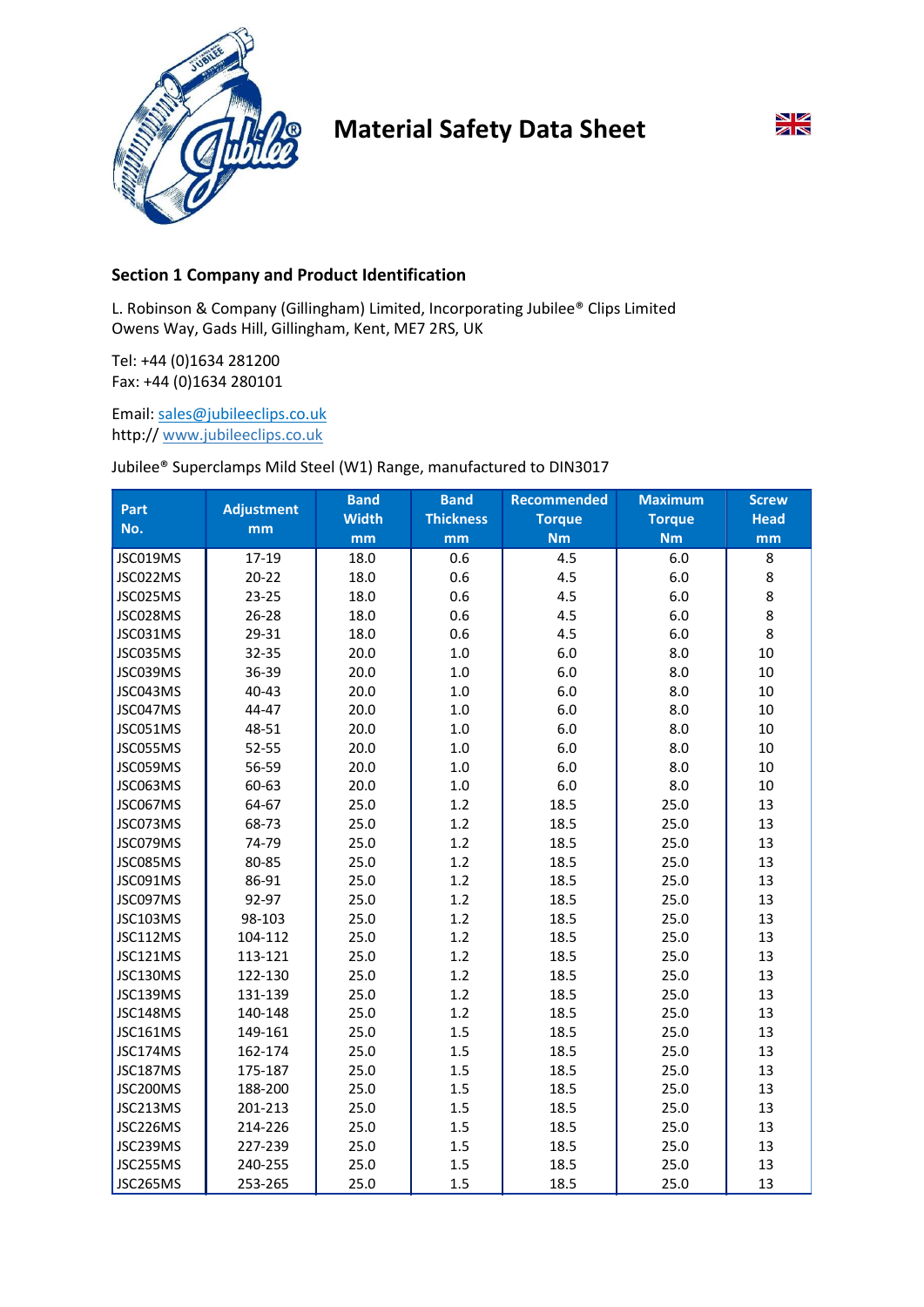## Section 2 Composition/Information on Ingredients

Composition/Information on constituents zinc coated iron alloy

| Carbon     | < 0.12%    |
|------------|------------|
| Silicon    | $< 0.3\%$  |
| Manganese  | $< 1.66\%$ |
| Phosphorus | $< 0.02\%$ |
| Sulphur    | < 0.004%   |
| Chromium   | < 0.5%     |
| Aluminium  | > 0.02%    |

Zinc coat, Coating weight < 500g/m2

| Coating composition: |                 |
|----------------------|-----------------|
| Zinc                 | > 99.6% by wt   |
| Aluminium            | $< 0.4\%$ by wt |
| Trace elements*      | < 0.003% by wt  |
|                      |                 |

\*Sum of Pb and Cd

CRVI free plating

## Section 3 First Aid Measures

| Inhalation: | There are no specific symptoms associated with steel in the product forms. |
|-------------|----------------------------------------------------------------------------|
| Skin:       | There are no specific symptoms associated with steel in the product forms. |
| Eyes:       | Not applicable.                                                            |
| Ingestion:  | Not applicable.                                                            |

#### Section 4 Fire Fighting Measures

Non flammable

## Section 5 Handling and Storage

Store in a dry area

### Section 6 Physical and Chemical Properties

| Colour:           | Metallic grey/silver |
|-------------------|----------------------|
| Smell:            | None                 |
| Form/state:       | Solid                |
| Melting point:    | 1425 °C - 1540 °C    |
| Max service temp: | 426 °C               |
| Min service temp: | -45 $^{\circ}$ C     |
| Magnetism:        | 1500-2000 µ          |
| Resistance:       | $17.2 \mu\Omega$     |
| Density:          | 7.83 $g/cm^{3}$      |
|                   |                      |

## Section 7 Stability and Reactivity

| Stability:   | Stable in normal condition                                                    |
|--------------|-------------------------------------------------------------------------------|
| Reacts with: | Reacts with strong acids, and hydrogen is then one of the substances emitted. |
|              | Welding/flame cutting may produce Zinc Oxide fumes.                           |
|              | Corrosion Resistance: NSS (Neutral Salt Spray tests) 240 hours                |